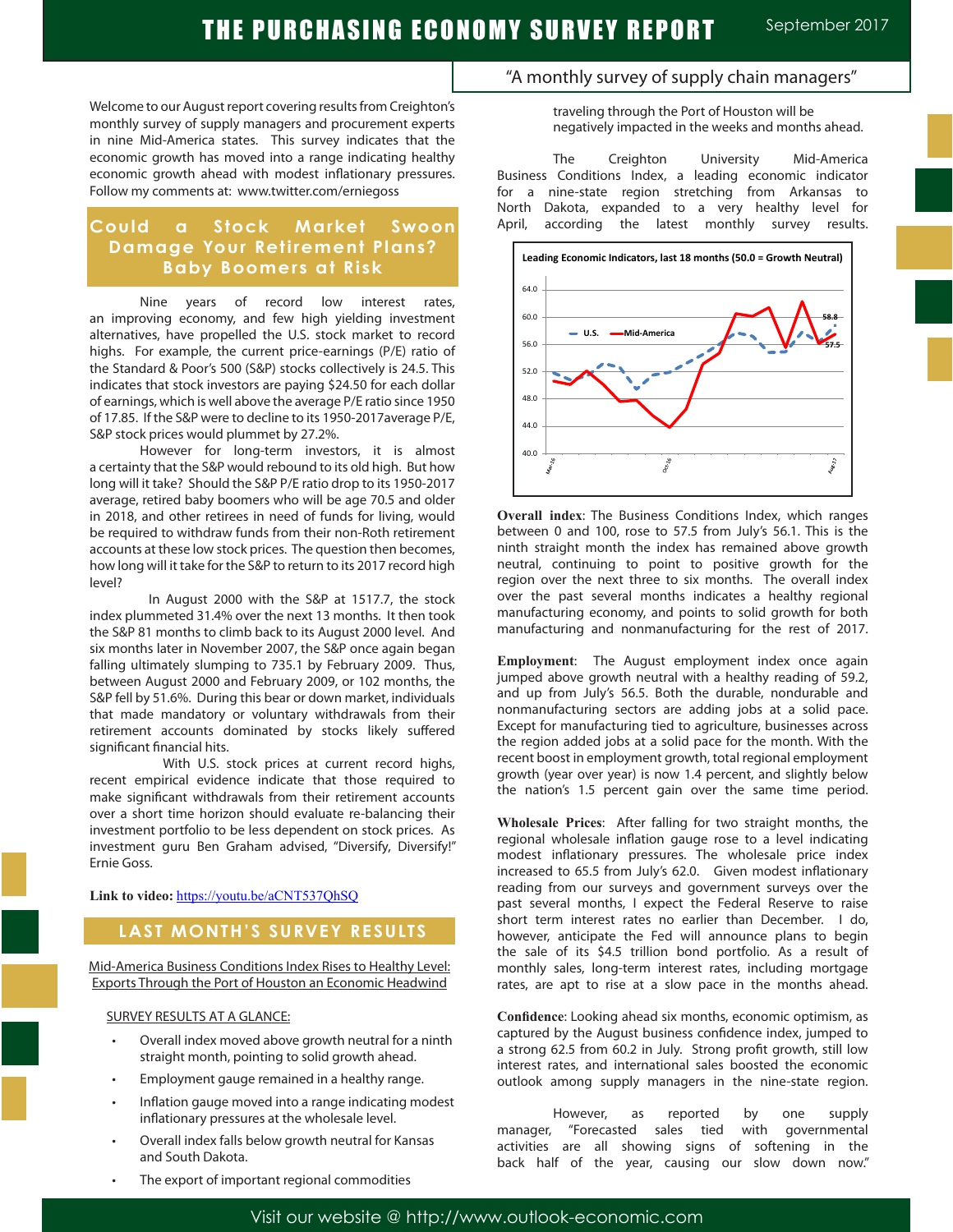Thus, the economic hurdles of the national debt ceiling, a potential U.S. budget impasse, tax reform and shipping bottlenecks tied to Hurricane Harvey may weigh on economic confidence in the next month.

**Inventories**: The August inventory index, which tracks the change in the level of raw materials and supplies bounced to 56.5 from July's 50.0.

**Trade**: The regional new export orders index slipped to 52.8 from 54.3 in July, and the import index inched higher to 50.1 from July's 50.0. "A weaker U.S. dollar, making imported purchases more expensive held imports down to almost growth neutral. On the other hand, the weaker U.S. dollar, making regional goods more competitively priced abroad, pushed the new export order index above growth neutral," said Goss.

Approximately, 43 percent of supply managers reported the export of their firm's goods was an important factor influencing profitability.

However, several supply managers indicated that the export of important regional commodities that normally travel through the Port of Houston will be negatively impacted in the weeks and months ahead. "For example, exports of commodities such as ethanol, hard red winter wheat, corn and soybean will be slowed by port bottlenecks in the short term," said Goss.

**Other components**: Components of the August Business Conditions Index were new orders at 53.8, down from 60.8 in July; production or sales index was 62.5, up from July's 57.7; and delivery speed of raw materials and supplies expanded slightly to 55.7 from last month's 55.5.

The Creighton Economic Forecasting Group has conducted the monthly survey of supply managers in nine states since 1994 to produce leading economic indicators of the Mid-America economy. States included in the survey are Arkansas, Iowa, Kansas, Minnesota, Missouri, Nebraska, North Dakota, Oklahoma and South Dakota.

The forecasting group's overall index, referred to as the Business Conditions Index, ranges between 0 and 100. An index greater than 50 indicates an expansionary economy over the course of the next three to six months. The Business Conditions Index is a mathematical average of indices for new orders, production or sales, employment, inventories and delivery lead time. This is the same methodology, used since 1931, by the Institute for Supply Management, formerly the National Association of Purchasing Management.

# **MID-AMERICA STATES**

#### ARKANSAS

The August overall index for Arkansas advanced to 65.9 from July's 61.2. Components of the index from the monthly survey of supply managers were new orders at 61.3, production or sales at 70.1, delivery lead time at 65.6, inventories at 64.7, and employment at 68.0. Arkansas is adding manufacturing jobs at an annual pace above 2.2 percent and nonmanufacturing at a rate exceeding 2.5 percent. Our surveys over the past several months indicate this positive trend will continue for the remainder of 2017.

#### IOWA

The August Business Conditions Index for Iowa expanded to 57.7 from 54.9 in July. Components of the overall index from the monthly survey of supply managers were new orders at

# "A monthly survey of supply chain managers"

53.6, production or sales at 62.3, delivery lead time at 56.4, employment at 59.4, and inventories at 56.6. The state is adding manufacturing jobs at an annual pace slightly below 1 percent and nonmanufacturing employment at a rate slightly above 1 percent. Our surveys over the past several months indicate this positive, but modest, trend will continue for the remainder of 2017.

#### KANSAS

The Kansas Business Conditions Index for August slumped to a regional low of 42.8 from July's 45.9, also a regional low. Components of the leading economic indicator from the monthly survey of supply managers were new orders at 39.8, production or sales at 48.3, delivery lead time at 40.0, employment at 44.1, and inventories at 42.0. Kansas is shedding manufacturing jobs at an annual pace of one-half of one percentage point and losing nonmanufacturing at an annual rate of almost 1 percent. Our surveys over the past several months indicate this negative trend will continue for the remainder of 2017.

#### **MINNESOTA**

The August Business Conditions Index for Minnesota declined to a still healthy 61.8 from July's 63.2. Components of the overall August index from the monthly survey of supply managers were new orders at 57.5, production or sales at 66.2, delivery lead time at 61.0, inventories at 60.7, and employment at 63.8. The state is adding manufacturing jobs at an annual pace of approximately 1 percent, and growing nonmanufacturing employment at a rate exceeding 2 percent. Our surveys over the past several months indicate this positive trend will continue for the remainder of 2017.

#### MISSOURI

The August Business Conditions Index for Missouri jumped to 61.1 from 52.3 in July. Components of the overall August index from the survey of supply managers were new orders at 56.8, production or sales at 65.5, delivery lead time at 60.2, inventories at 60.0, and employment at 63.0. Missouri is adding manufacturing jobs at an annual pace of approximately 2.5 percent and adding nonmanufacturing employment at a rate exceeding 2 percent. Our surveys over the past several months indicate this positive and healthy trend will continue for the remainder of 2017.

#### NEBRASKA

The August Business Conditions Index for Nebraska fell slightly to 57.9 from 58.0 in July. Components of the index from the monthly survey of supply managers were new orders at 53.8, production or sales at 62.5, delivery lead time at 56.7, inventories at 56.8, and employment at 59.7. The state is adding manufacturing jobs at an annual pace of almost 1.5 percent and growing nonmanufacturing employment at a rate of approximately 1.2 percent. Our surveys over the past several months indicate this positive trend will continue for the remainder of 2017.

#### NORTH DAKOTA

North Dakota's overall, or Business Conditions Index, soared above growth neutral for the month. The index for August from a survey of supply managers climbed to a regional high 69.1 from July's 66.7, also a regional high. Components of the overall index were new orders at 64.3, production or sales at 73.1, delivery lead time at 69.1, employment at 71.3, and inventories at 67.8. While the state is losing manufacturing jobs at an annual pace of approximately 2 percent, North Dakota is growing jobs linked to energy and nonmanufacturing employment at a rate exceeding 1.5 percent. Our surveys over the past several months indicate this positive trend will gain steam for the remainder of 2017 as the state's energy sector boosts the overall state economy.

#### OKLAHOMA

After falling below growth neutral for July, Oklahoma's Business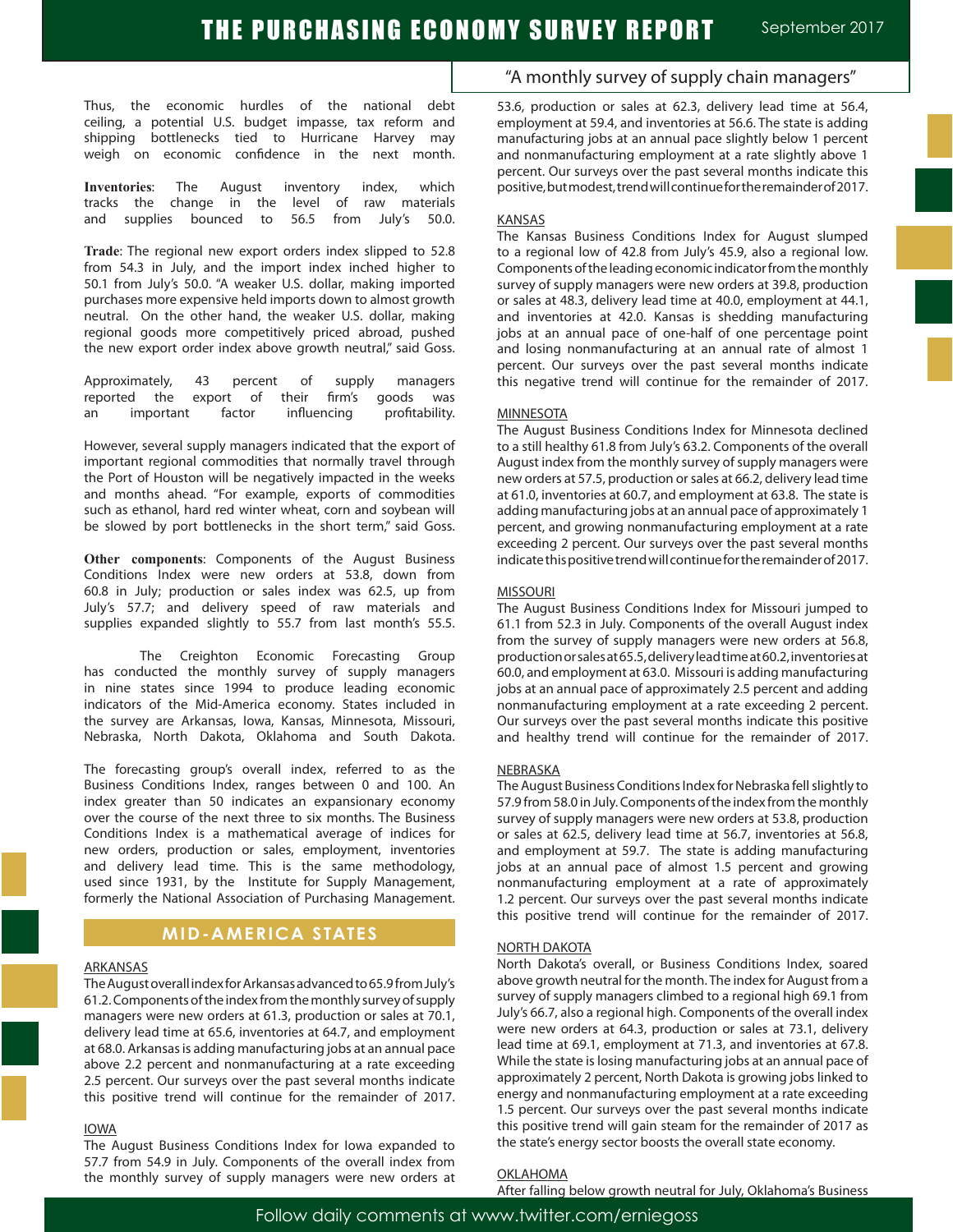# THE PURCHASING ECONOMY SURVEY REPORT September 2017

Conditions Index rose above the 50.0 threshold for August. The overall index from a monthly survey of supply managers climbed to a solid 56.2 from 49.4 in July. Components of the overall August index from a survey of supply managers in the state were new orders at 52.2, production or sales at 60.9, delivery lead time at 54.7, inventories at 55.1, and employment at 57.9. The state is adding manufacturing jobs at an annual pace of almost 2 percent and growing nonmanufacturing employment at a rate slightly above 1 percent. Our surveys over the past several months indicate this positive trend will continue for the remainder of 2017.

#### SOUTH DAKOTA

The Business Conditions Index for South Dakota plummeted to 45.5 from July's 53.3. Components of the overall index for the August survey of supply managers in the state were new orders at 43.1, production or sales at 47.1, delivery lead time at 43.9, inventories at 45.5, and employment at 47.8. South Dakota is shedding manufacturing jobs at an annual pace of approximately 1 percent, but growing nonmanufacturing employment at a rate only slightly above 0.3 percent. Our surveys over the past several months indicate this sluggish trend will continue for the remainder of 2017.

# **THE BULLISH NEWS**

- The median sales price of an existing home climbed to \$263,000 in June, its highest level on record and up 40% from the first quarter of 2014.
- Multi-family starts appear to have peaked for this cycle, but a number of factors suggest that single-family starts could continue to rise.



Ĩ

# **THE BEARISH NEWS**

- In August, the unemployment rate rose slightly, the labor force participation rate did not change and the employment-to-population ratio fell slightly. Also growth in labor compensation measures remained subdued.
- U.S. automobile sales sank in August.
- The August consumer price index increased by 0.4% over the reading for July. Is this a signal of rising inflationary pressures. Still too early to tell.

## **WHAT TO WATCH**

- **Jobs Report on October 4: The Bureau of Labor** Statistics will release its employment report for September. Another weak reading on wages could push the Federal Reserve to forego another 2017 rate hike.
- **Consumer Price Index on October 13: The Bureau** of Labor Statistics will release the inflation gauge for September. An annualized increase below 1.5% will be bullish for bond prices and sink both short and longterm interest rates.
- Yield on 10-Year US Treasury Bond: This yield will rise as inflation advances. Current yield is 2.06% and down by 25 basis point over the last month. Indicates safe haven buying or lower inflation.

# "A monthly survey of supply chain managers"

# **Goss Eggs (Recent Dumb Economic Moves)**

 • Guilty of being an economist. Greece's former chief economist/statistician Andreas Georgiou was convicted last month of "breach of duty" for his recalculation of the country's public finances in 2009 which showed that Greece was in serious fiscal health and needed to be bailed out. Politicians' desires always trump economists' statistics.

Survey results for September will be released on the first business day of next month, October 1.

Follow Goss on twitter at http://twitter.com/erniegoss For historical data and forecasts visit our website at: http://www2.creighton.edu/business/economicoutlook/